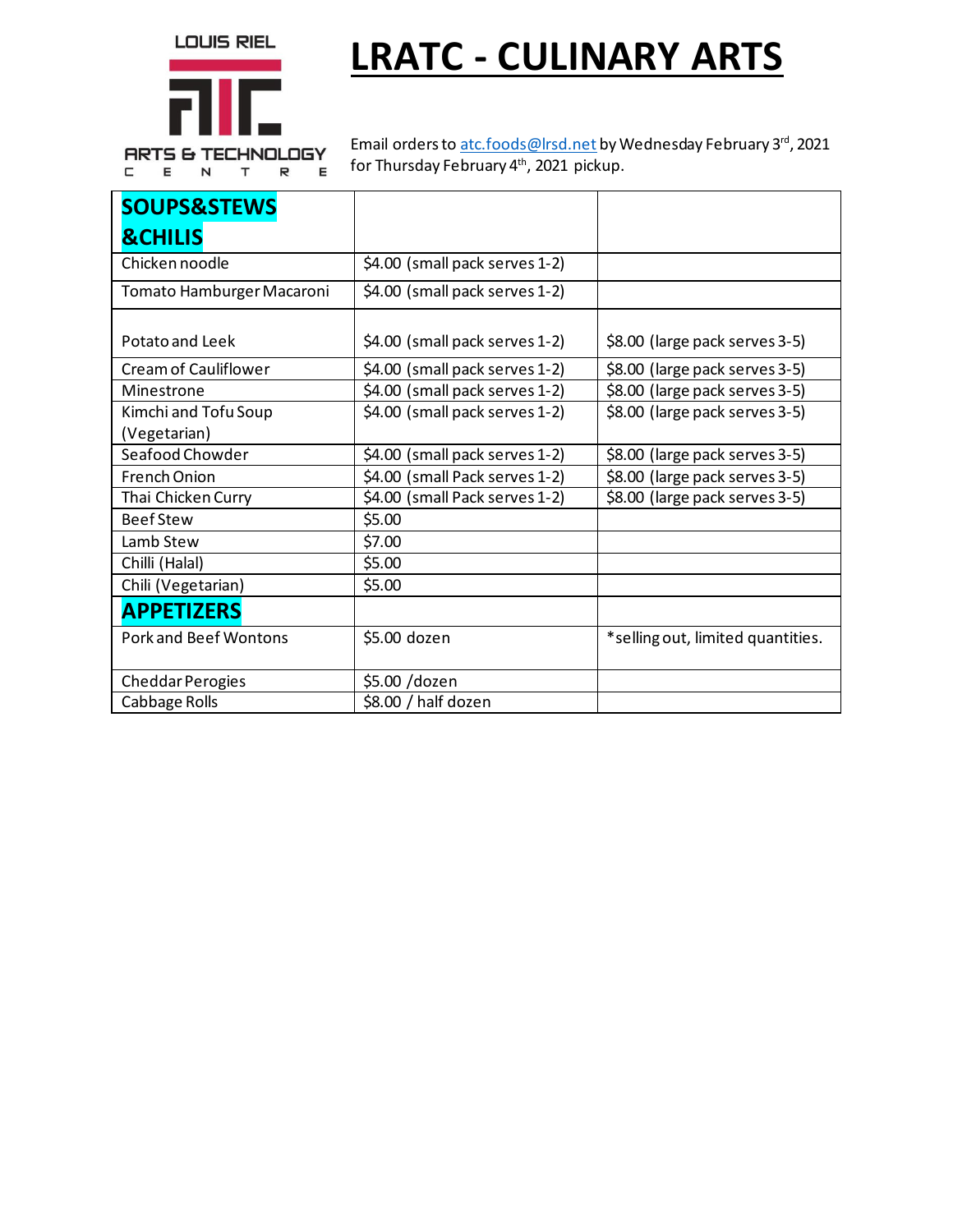| <b>QUICHES/Savory Pies</b>                             |                    |                                                              |
|--------------------------------------------------------|--------------------|--------------------------------------------------------------|
| Mixed Vegetable                                        | \$2.00 individual  | \$5.00 (large)                                               |
| Ham, Onion and Cheese                                  | n/a                | \$5.00 (large)                                               |
| <b>MEATS</b>                                           |                    |                                                              |
| Boneless pork chop (breaded)                           | \$4.00/lb.         |                                                              |
| Pork Schnitzel breaded (large<br>pack for 2-4 ppl)     | \$3.60/lb.         |                                                              |
| Pork Tenderloin Souvlaki<br>Skewers (2x 4 0z. skewers) | \$4.00/lb.         |                                                              |
| <b>Boneless Pork Loin Roasts</b><br>(Marinated)        | \$4.00/lb.         |                                                              |
| <b>Boneless Pork Loin Roasts</b>                       | \$4.00/lb.         |                                                              |
| Pork back ribs-(2 racks per bag)                       | \$8.00 per rack    | cooked, just need to reheat,<br>and add your favorite sauce. |
| Pork back ribs-(2 racks per bag)<br>(uncooked)         |                    |                                                              |
| Pork back ribs<br>(Full Rib)                           |                    |                                                              |
| Pork Ribs                                              | \$16.00            |                                                              |
| Lamb Curry                                             | \$7.00             |                                                              |
| Lamb Shank                                             | $\overline{$}7.00$ |                                                              |
| Boneless Chicken Breasts (two<br>per pack)             | \$3.75/lb.         |                                                              |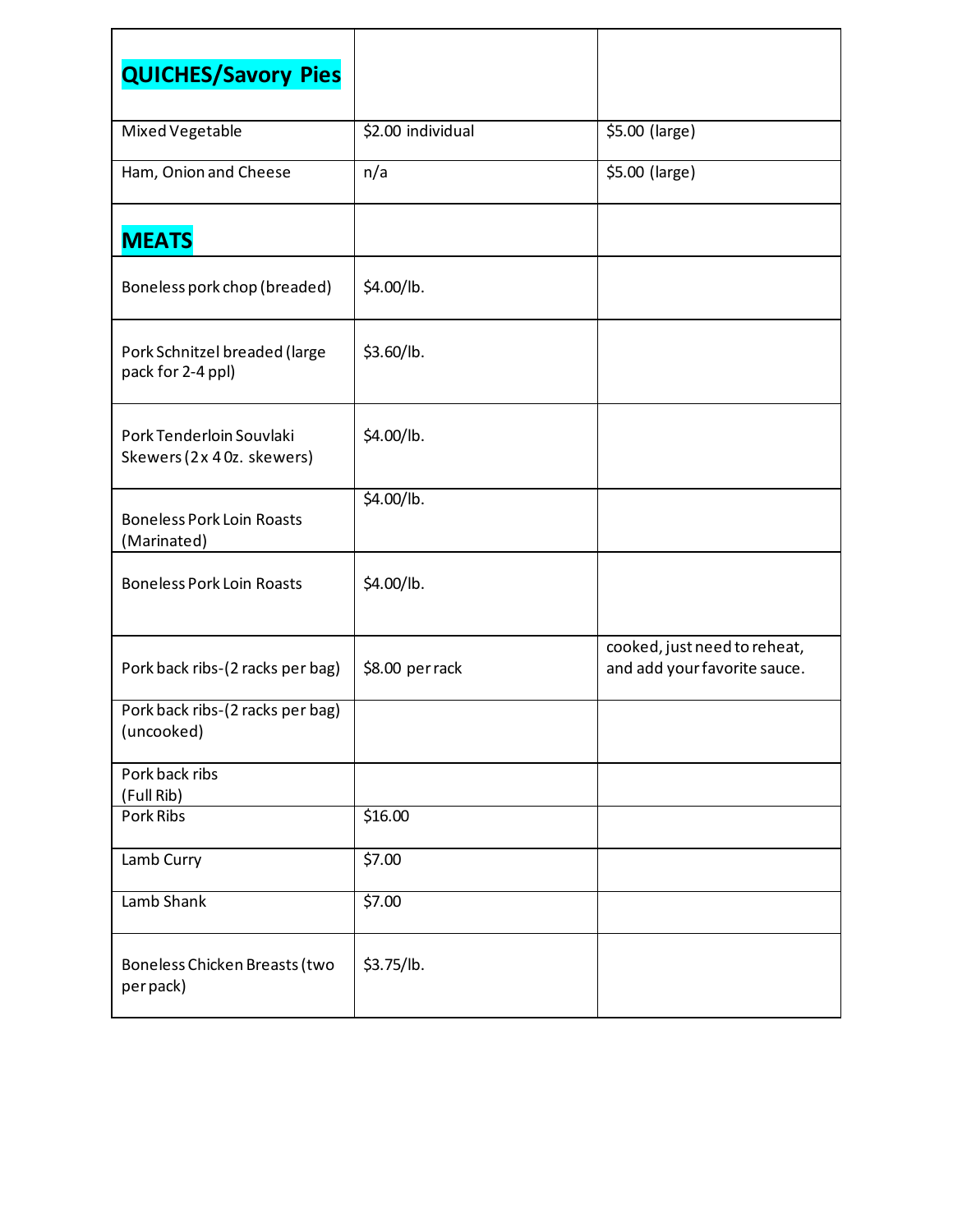| New York Striploin Steaks 6-8<br>OZ.                               | \$7.50/lb.                   |                                                                                                                                                                |
|--------------------------------------------------------------------|------------------------------|----------------------------------------------------------------------------------------------------------------------------------------------------------------|
| Boneless New Zealand Leg of<br>Lamb Roast Marinated Serves 6-<br>8 | \$7.00/lb.                   |                                                                                                                                                                |
| AAA Beef Pot Roast with Sauce                                      | \$5.00/lb.                   |                                                                                                                                                                |
| <b>Assorted Sausages</b>                                           | \$5.00 / lb.                 | Italian, Bratwurst, Banger<br>* all sausages made with beef<br>and pork.                                                                                       |
| 4" Meat Pies                                                       | \$3.50 each                  |                                                                                                                                                                |
| <b>FISH &amp; SEAFOOD</b>                                          |                              |                                                                                                                                                                |
| <b>Boneless Salmon Fillet</b>                                      | \$13.65/lb. or .85 cents/oz. |                                                                                                                                                                |
| <b>Halibut Fillet</b>                                              | \$1.11/oz.                   | Comes in 2x3oz.pieces/pack                                                                                                                                     |
| <b>READY MADE MEAL</b>                                             |                              |                                                                                                                                                                |
| Lasagna-Serves 2                                                   | \$12.00 per package          | 2 lb lasagna, fresh hand rolled<br>pasta, five cheese blend, Lean<br>ground Bolognese sauce (meat<br>sauce), heirloom tomato and<br>fire roasted tomato sauce. |
| Pork Schnitzel                                                     | \$5.00 each                  | Pre-cooked meals (heat & serve<br>in container)                                                                                                                |
| Fettucine Alfredo                                                  | \$5.00 each                  | Pre-cooked meals (heat & serve<br>in container)                                                                                                                |
| Lamb Curry with Brown Basmati                                      | \$5.00 each                  |                                                                                                                                                                |
| Rice and Papad                                                     |                              |                                                                                                                                                                |
| Mushroom Risotto                                                   | \$7.50 (Serves 1-2)          |                                                                                                                                                                |
| Pesto Gnocchi                                                      | 7.50 (Serves 1-2)            |                                                                                                                                                                |
| Spinach Chicken Mushroom<br>Ravioli                                | \$9.00 (Serves 1-2)          |                                                                                                                                                                |
| Stuffed green peppers with<br>tomato sauce                         | \$6.00 (2 peppers)           |                                                                                                                                                                |